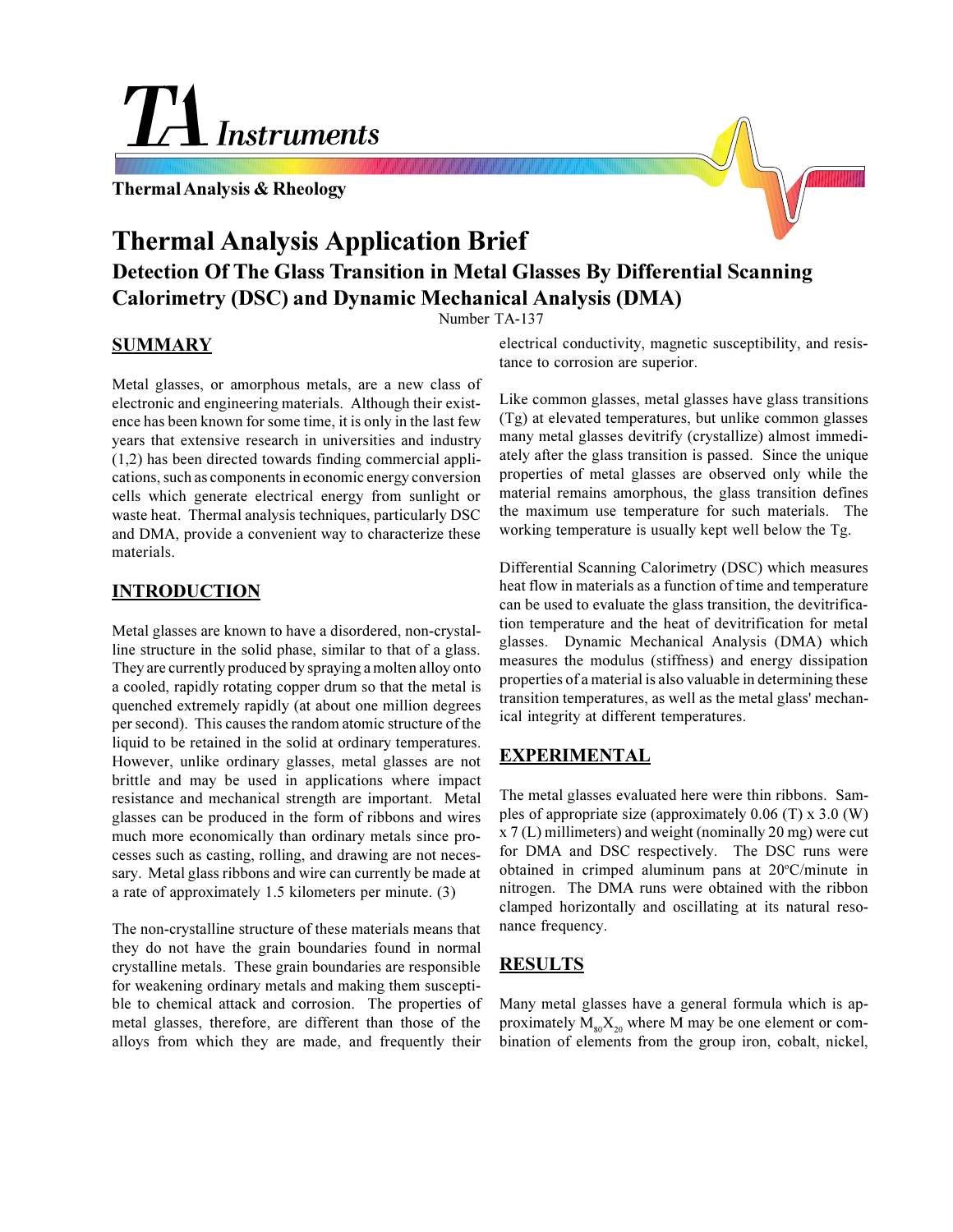chromium, palladium and copper. X may be one or more from the group of phosphorous, boron, carbon, aluminum and silicon. Metal glasses are formed by rapid cooling from the melt to give amorphous metals.

Common formulations are Fe-Ni-Co-B and Pd-Cu-Si, but many other elements may be included in the alloy formulation such as titanium, molybdenum and zirconium. The amorphous materials currently being investigated for solar energy applications are based largely on silicon with up to 50% of transition elements. It is the ability to "Chemically modify" the composition of the metal glasses to optimize certain specific properties that makes this class of materials subject to so much research work. Other potential applications include their use as reinforcing elements in polymers and elastomers, corrosion resistant cables, magnetic shields, tape recorder heads and transformer cores. These last three are due to the unusually high magnetic susceptability of these materials.

DMA and DSC analyses of a metal glass formed from an alloy of palladium, copper and silicon are seen in Figures 1 and 2 respectively.

The devitrification or crystallization exotherm in the DSC scan at about 420°C is characteristically sharp and easily identifiable as the major feature of the thermogram. For this particular sample a second, smaller exotherm was observed at about 450°C and is thought to be due to a second phase crystallizing at a higher temperature. DSC can therefore give information on the rather complex phase diagrams of such metal glasses. The baseline change at 370°C would normally be attributed to the glass transition. However, the results of a DMA run on the same metal glass, shown in Figure 1, would indicate that in this case that assumption is incorrect. The most prominant feature of the scan is the rapid drop in frequency between 390° and 410°C which is associated with the rapid decrease in sample strength (modulus) at the glass transition. This is also shown by a broad damping peak and means that the baseline step in the DSC scan at 370°C is not the glass transition of the metal glass.

The true position of the glass transition is the much smaller step indicated on the figure at about 400°C, just before the onset of devitrification. The DMA scan shows devitrification by a rise in frequency as the sample becomes more brittle and its modulus increases. A further important point is that this particular sample loses very little of its mechanical strength up to a temperature of about 350°C.

Figure 3 shows the DSC thermogram of a metal glass which has the appropriate chemical formula of  $Fe_{40}Ni_{40}P_{14}B_6$  and Figure 4 shows the DMA results for the same material. In this case Tg deduced from DSC is confirmed by DMA, both techniques showing a transition at 380°C and devitrification at 400°C. The DMA results, however, show that this material steadily looses its mechanical strength above a temperature of about 250°C and therefore has a lower working temperature range than the first sample described.

The DSC scan can also be used to calculate the heat of devitrification (by integrating the area under the curve) which can be characteristic of the composition of the glass and which can give information on the degree of crystallinity of the material.

#### **REFERENCES**

- 1. N.J. Grant and B.C. Giessen (ed), *Rapidly Quenched Metals*, MIT Press, 1970.
- 2. Proceedings of the Second International Conference on Rapidly Quenched Metals, *Material Science and Engineering*, 23, 83-322 (1976).
- 3. "METGLAS® MATERIALS", Materials Research Report, Allied Chemical Corporation, Morristown, NJ.